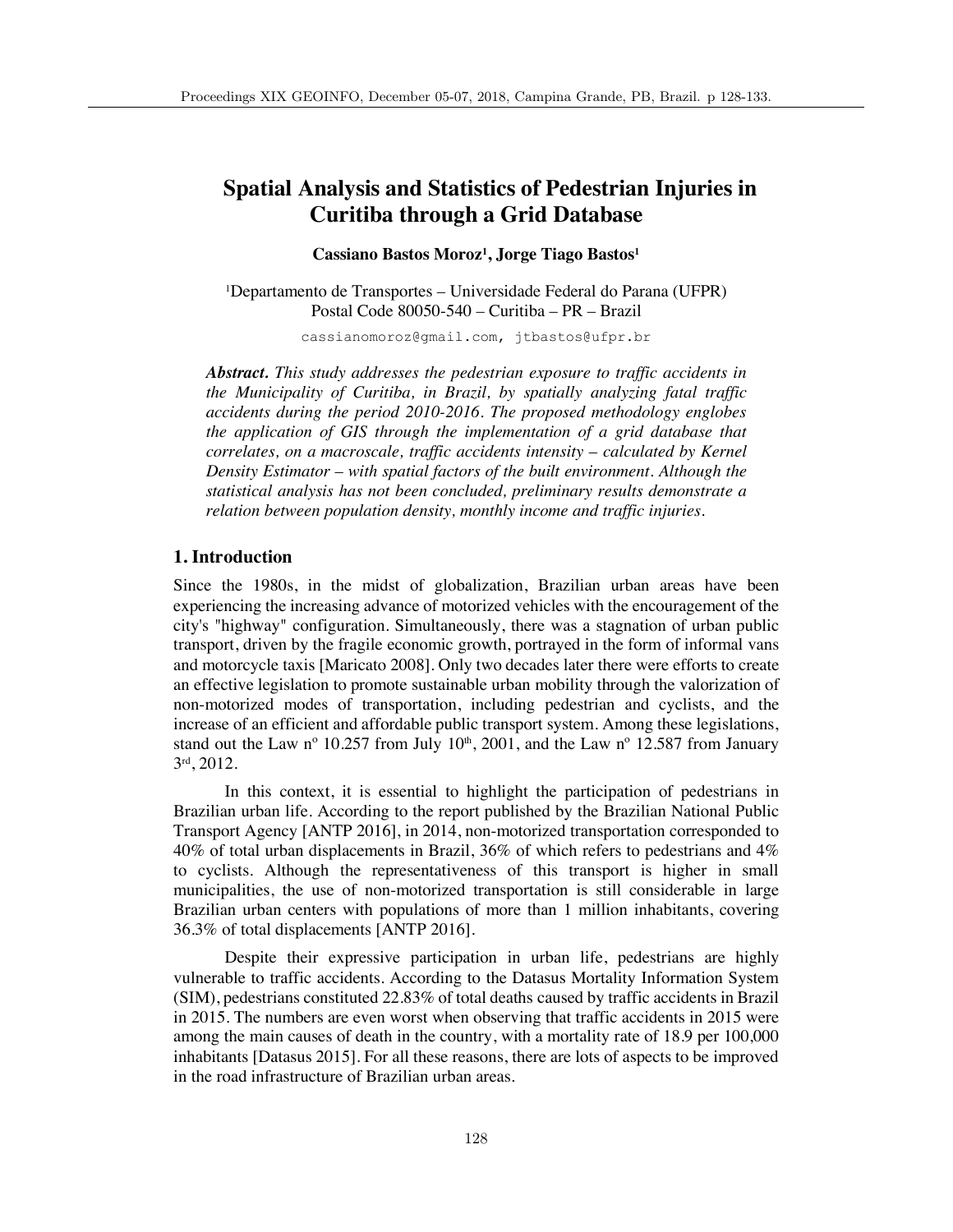Considering the severity of this scenario, this study aims to map the exposure of pedestrians to traffic accidents within the Municipality of Curitiba, in Brazil, through an empirical analysis. Therefore, the methodology income is based on previous fatal traffic accidents registered within Curitiba during the period 2010-2016.

## **2. Literature Review**

Several studies related to road safety use the Geographic Information Sciences to spatially analyze traffic accidents in urban areas. Anderson (2009) identified hotspots of traffic accidents in Greater London, in the United Kingdom, by using the Kernel Density Estimator (KDE) and a 5-year database from 1999 until 2003.

Similarly, Schuurman et al. (2009) studied the hotspots of traffic accidents involving pedestrians in Vancouver, Canada, also by adopting the KDE. From the defined hotspots, they had verified a range of features of the built environment, such as road infrastructure and land use, thus identifying their influence on the intensity of those accidents.

In this context, Druck et al. (2004) emphasize the importance of a density analysis to verify systematic patterns of a selected spatial data. According to them, the identification of patterns, such as hotspots, implies that individual occurrences, when in proximity, may be associated with common causes, that they are spatially dependent [Anderson 2009]. Therefore, it is noticeable that the spatial analysis of traffic accidents is an important tool to understand the effects caused by different urban features, thus providing valuable outcomes for a safer urban planning and design.

#### **3. Methodology**

#### **3.1. Determination of Traffic Accident Hotspots**

For the empirical density analysis, it was adopted a database of traffic accidents provided by the Life in Transit Project (in Portuguese, *Projeto Vida no Trânsito*) from the Ministry of Health of the Brazilian Government. This database englobes a georeferenced group of fatal traffic accidents occurred during the period 2010-2016 in the Municipality of Curitiba. In the context of this study, there were analyzed uniquely the occurrences involving pedestrians.

First, in order to identify the hotspots of the analyzed traffic accidents, their spatial distribution was determined on GIS software by using the Kernel Density Estimator (KDE). This methodology is widely adopted in a range of studies, such as those described in the previous section [Anderson 2009; Schuurman et al. 2009]. The KDE method uses two inputs in order to conduct the analysis: the spatial data, as a group of georeferenced points – in this study, it refers to the traffic accidents – and the bandwidth.

It is important to highlight that several authors [Anderson 2009; Schuurman et al. 2009; Hashimoto et al. 2016] comment on the subjectivity in the definition of the bandwidth for the accurate analysis of traffic accidents. It can be observed that its variation can lead to significant changes in results, as pointed out by Druck et al. (2004). While a low value can create an irregular surface, a high bandwidth should make it softened. On this study, a 200-meter bandwidth was defined based on similar analysis carried out in previous publications.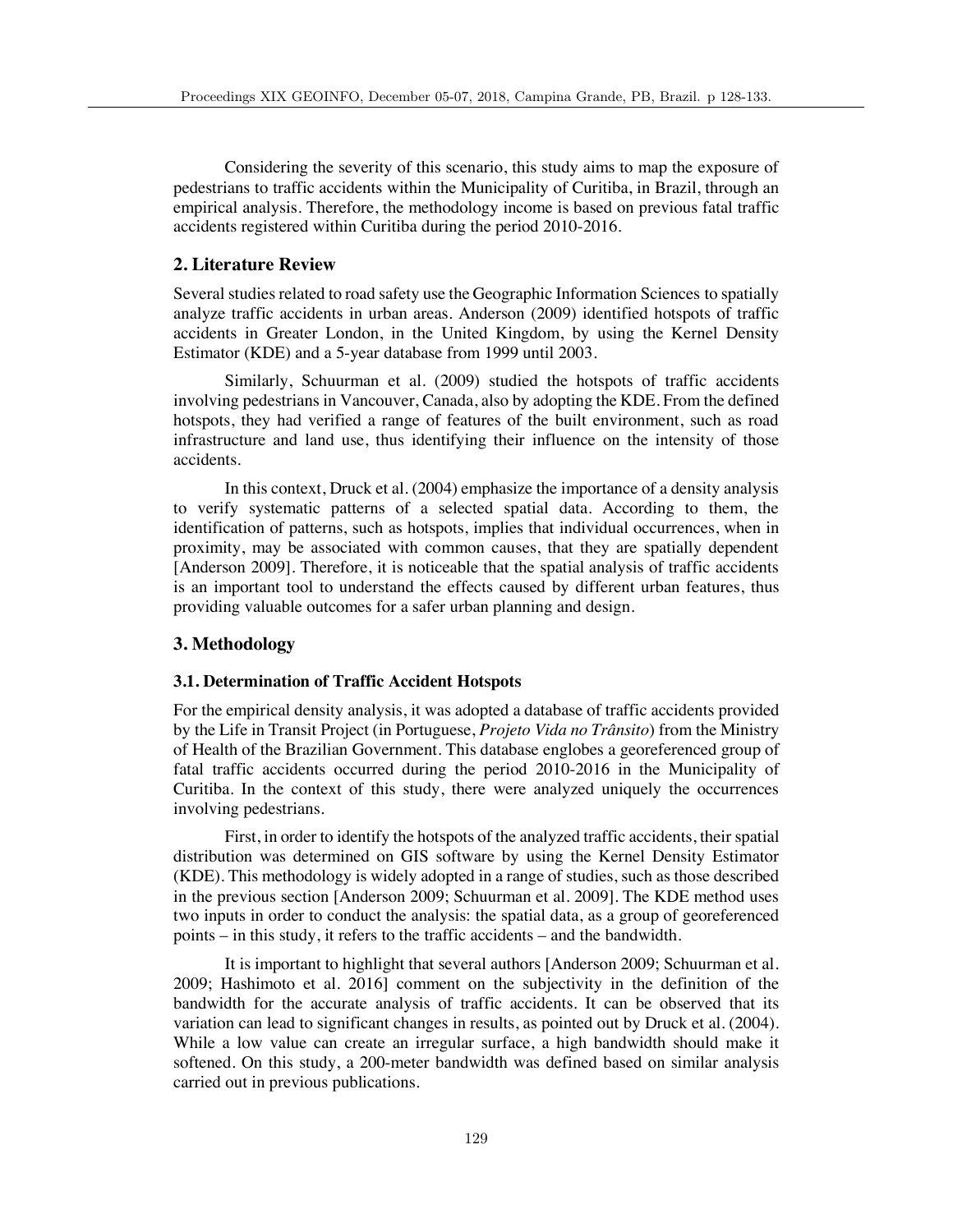Finally, after applying the KDE, a 1-meter spatial resolution raster file was created as an output, highlighting the hotspots of fatal vehicle-pedestrian traffic accidents. This raster file is represented in Section 4 of this article.

#### **3.2. Spatial Analysis Grid**

In order to allow the correct association of the spatial factors to the corresponding accident intensities, a 300-meter-spatial-resolution grid, in shapefile format, was created covering the whole area of the Municipality of Curitiba so that different values could be attributed to each pixel.

The spatial resolution was determined seeking a balance between low values, which would prevent the effective analysis of the characteristics of the road system, such as the number of intersections and road density, and high values, which would result in a loss of accuracy of punctual data as is the case of the socioeconomic index.

After creating the grid, a filtering process was conduct in order to eliminate the pixels located over areas that are not urbanized. This process was conducted taking into consideration the 2015 Zoning Plan of the Municipality of Curitiba, made available by the Research and Planning Institute of Curitiba (IPPUC). In this way, all pixels located in Environmental Protection Areas and industrial, service and military zones were deleted. Figure 1 schematically shows the filtering process, presenting the resulting grid.



**Figure 1. Spatial analysis 300-meter-resolution grid**

#### **3.3. Determination of the Independent and Dependent Variables**

To effectively map pedestrian vulnerability to traffic accidents in the Municipality of Curitiba, it is crucial to determine which features of the built environment are relevant for the analysis. First, the factors related to the configuration of the road system were analyzed based on the road system shapefile of the Municipality of Curitiba, made available by IPPUC. This file assigns a hierarchical classification to all the roads within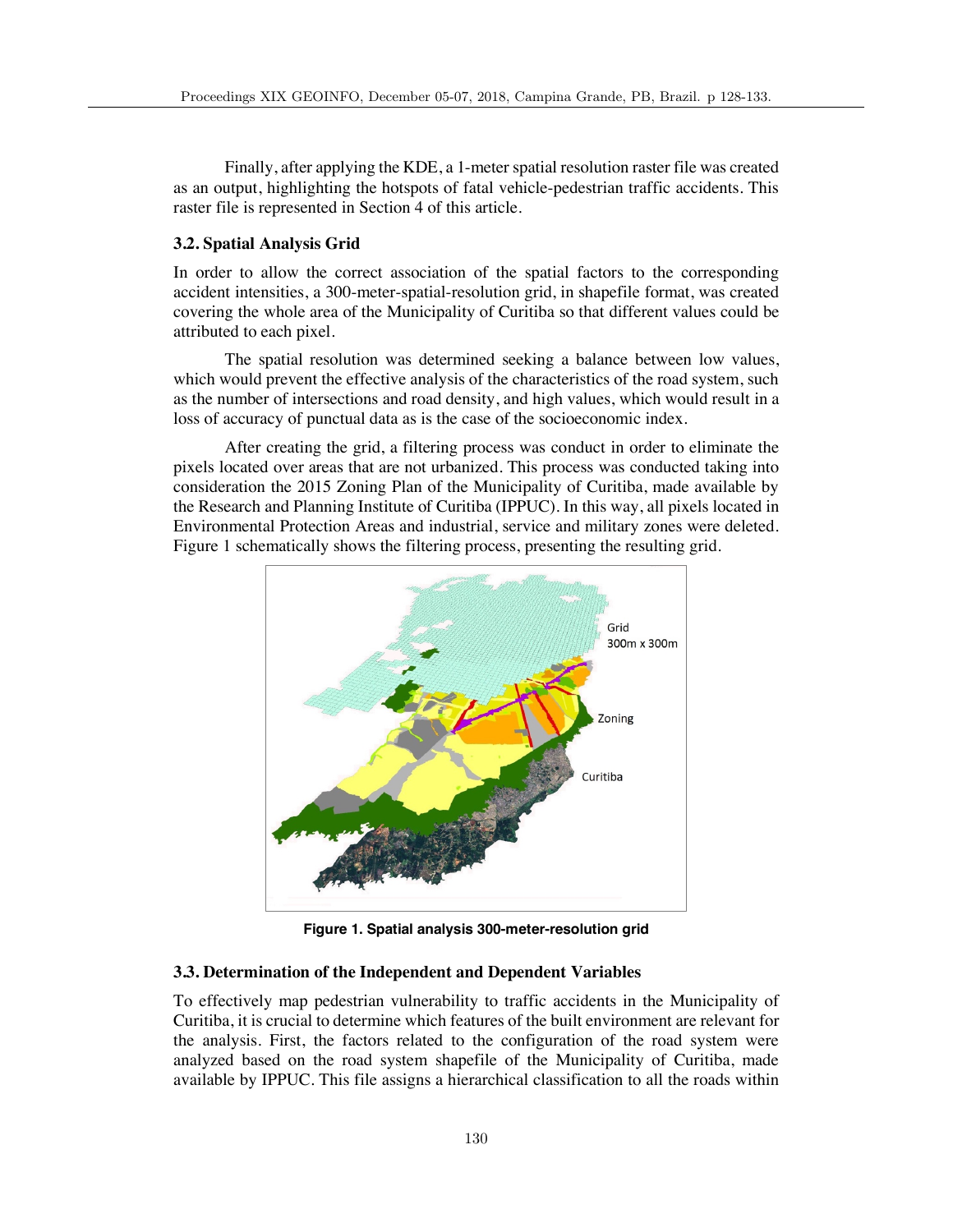the city, associating a higher hierarchy (number 5) to highways and a lower hierarchy (number 1) to local roads.

By taking into consideration this shapefile, it was determined the road density, the road maximum hierarchy and the difference between maximum and minimum hierarchies within each pixel. The road density was calculated as the ratio between total road length within the pixel and its area. In its turn, the maximum hierarchy was extracted using spatial analysis tools and refers to the highest road hierarchy registered in the analyzed pixel. In this way, regions crossed by highways present higher values in relation to regions crossed only by local roads. Finally, the difference between maximum and minimum hierarchies refers to the subtraction between the highest and the lowest values recorded in a pixel, thus indicating a probability of intersections of roads from different hierarchies, which may culminate in a higher susceptibility to traffic accidents.

In addition to the characteristics of the road system, the per capita income and the population density were calculated for each pixel. Both variables were obtained through the census tracts of the 2010 Census, provided by the Brazilian Institute of Geography and Statistics (IBGE). The conversion of these values from the shapefile of census tracts to the 300-meter-resolution grid was performed through the following methodology:

- a. the census tracts already containing the values associated with the variables were converted into a raster file with a spatial resolution of 1 meter;
- b. the spatial statistics tool was used to calculate the mean of all 1-meter-resolution pixels inserted in the 300-meter-resolution pixel from the grid. Thus, for each grid pixel, the average of 90,000 values for population density and per capita income was calculated and attributed to it.

Therefore, by following the methodology described above, five features of the built environment were analyzed, calculated and attributed to the grid. Figure 2 shows schematically these variables, already converted to the grid format.



**Figure 2. Independent variables attributed to the grid**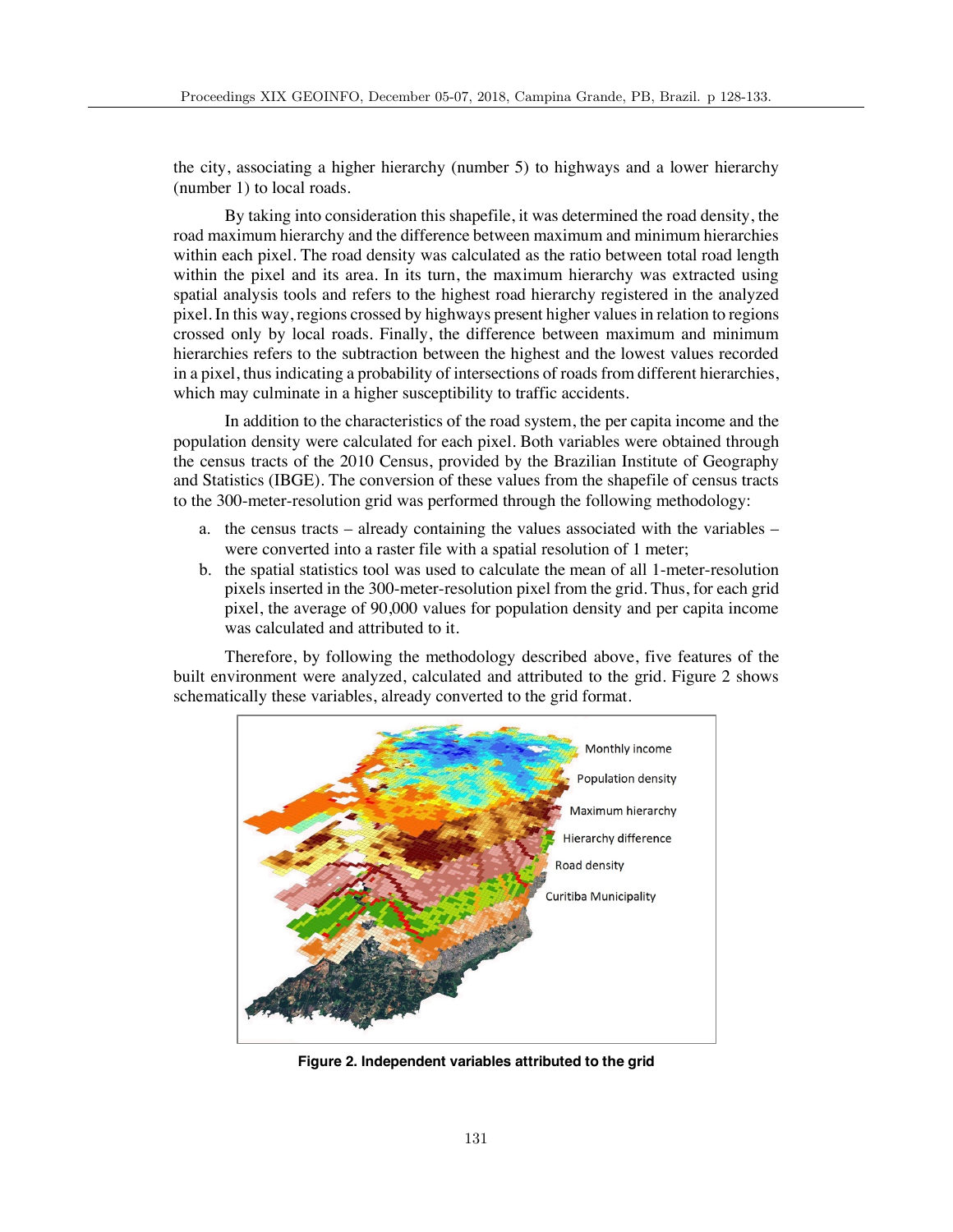Finally, the intensity of fatal pedestrian-vehicle traffic accidents – previously obtained by KDE – was also attributed to the grid. The methodology for this assignment consisted of the following steps:

- a. initially, we tried to understand the theory of the KDE. This method distributes the unit value of the accident in a circular area, of radius pre-established by the bandwidth, where all the pixels generated around an accident, when summed, produce the unit value of that accident;
- b. therefore, to attribute the value corresponding to the intensity of traffic accidents to each 300-meter-resolution pixel from the grid, the raster file of hotspots was analyzed and all 1-meter-resolution pixels within the grid were summed. This means that a total of 90,000 values have been summed to generate a result of the intensity of traffic accidents for each pixel from the grid.

## **4. Results and Discussion**

For this study, a hotspot analysis was conducted by applying the Kernel Density Estimator and based on the traffic accidents database from the Municipality of Curitiba, as presented in Figure 3. Even though the statistical analyzes that relate spatial variables to the intensity of accidents in the region have not been concluded, it is already possible to visually identify spatial patterns relevant to the research.



**Figure 3. Pedestrian injuries database (in red, left) and hotspots obtained through Kernel Density Estimator (right)**

There is a high concentration of fatal traffic accidents involving pedestrians in the central region of Curitiba, which has a higher population density. Additionally, hotspots (shown in red in the figure on the right) are also identified along highways and structuring streets, especially in the south, which is a region characterized by a lower per capita income when compared to the center and north of the city.